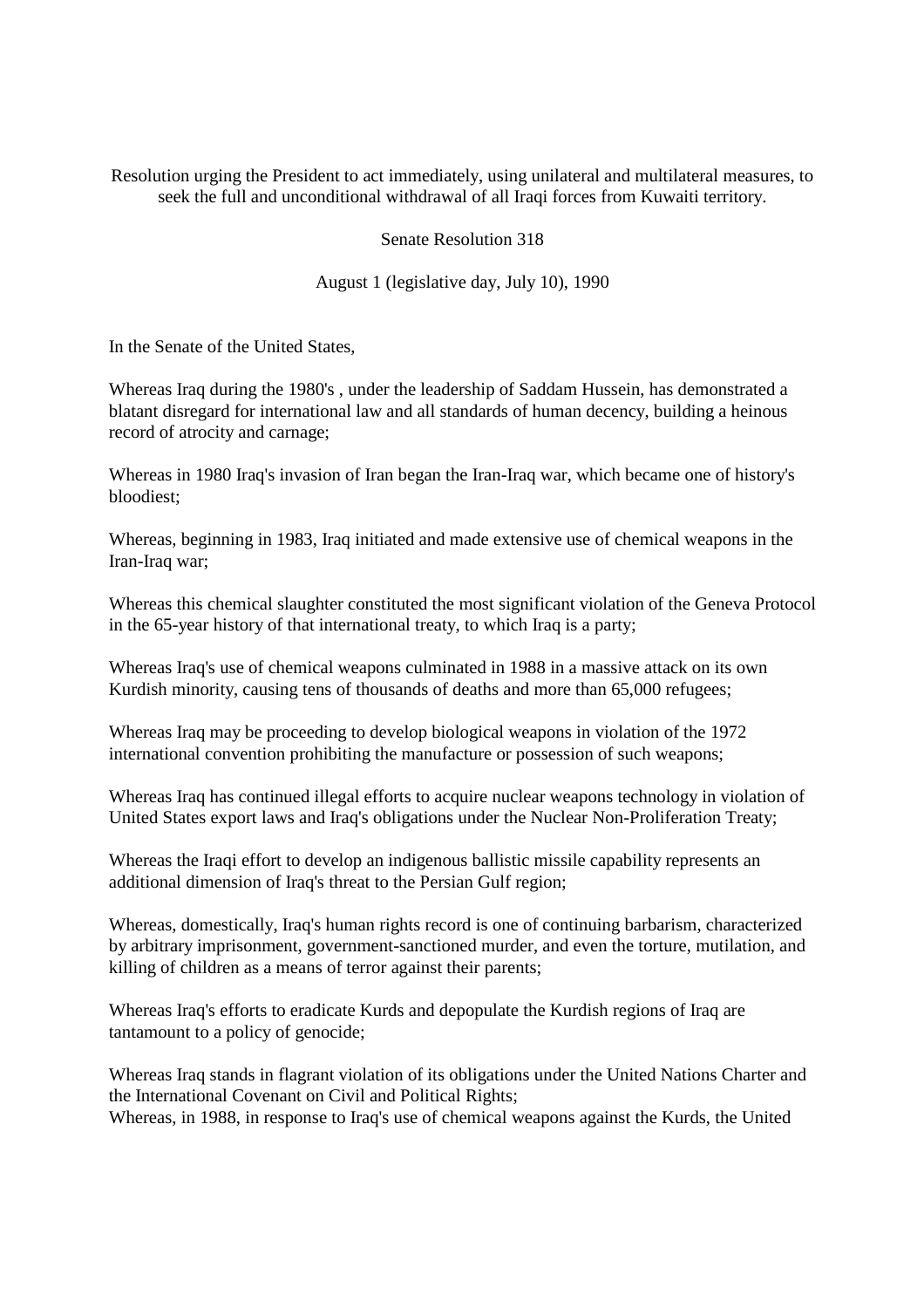States Senate on three occasions passed legislation imposing comprehensive sanctions against Iraq;

Whereas, on July 27 this year, the Senate passed the Iraq International Law Compliance Act in a continuing effort to secure Iraqi compliance with the rule of law;

Whereas in recent days Iraq mobilized forces on its border with Kuwait, issuing a series of bellicose threats, aimed not only at Kuwait but also at Israel and the United Arab Emirates;

Whereas Iraq, on August 1, without provocation and under contrived pretense, invaded the sovereign nation of Kuwait, seizing control of its capital and all national territory;

Whereas the President, on August 2, issued an executive order freezing Iraqi and Kuwaiti assets in the United States, and embargoing all trade with Iraq;

Whereas Iraq's military power in the Persian Gulf area is virtually unchallenged, and its record of callous brutality, opportunism, and belligerency demonstrates that no policy of appeasement or cooperation will constrain the threat Iraq now poses to the security of nations throughout the entire Persian Gulf region and to the international order: Now, therefore, be it

Resolved, That Congress commends the President for his initial actions and urges the President to act immediately, using unilateral and multilateral measures, to seek the full and unconditional withdrawal of all Iraqi forces from Kuwaiti territory; and, specifically to:

(1) Proceed to enforce against Iraq, unilaterally, all provisions of United States law, including the International Emergency Economic Powers Act, to impose--

(A) sanctions against a country engaged in a consistent pattern of gross violations of internationally recognized human rights,

(B) a sustained freeze of all Iraqi assets, and

(C) a sustained ban on any export of United States goods and services to Iraq; and

(2) Undertake, multilaterally, a concerted diplomatic effort, through the United Nations Security Council and all other available channels, to achieve collective international sanctions against Iraq, to include--

(A) a cessation of all arms shipments and all transfer of military technology to Iraq, with emphasis on--

(i) all Soviet-supplied arms and spare parts, as promised by the Soviet Union immediately after Iraq's invasion;

(ii) all arms and spare parts supplied by other major suppliers; and